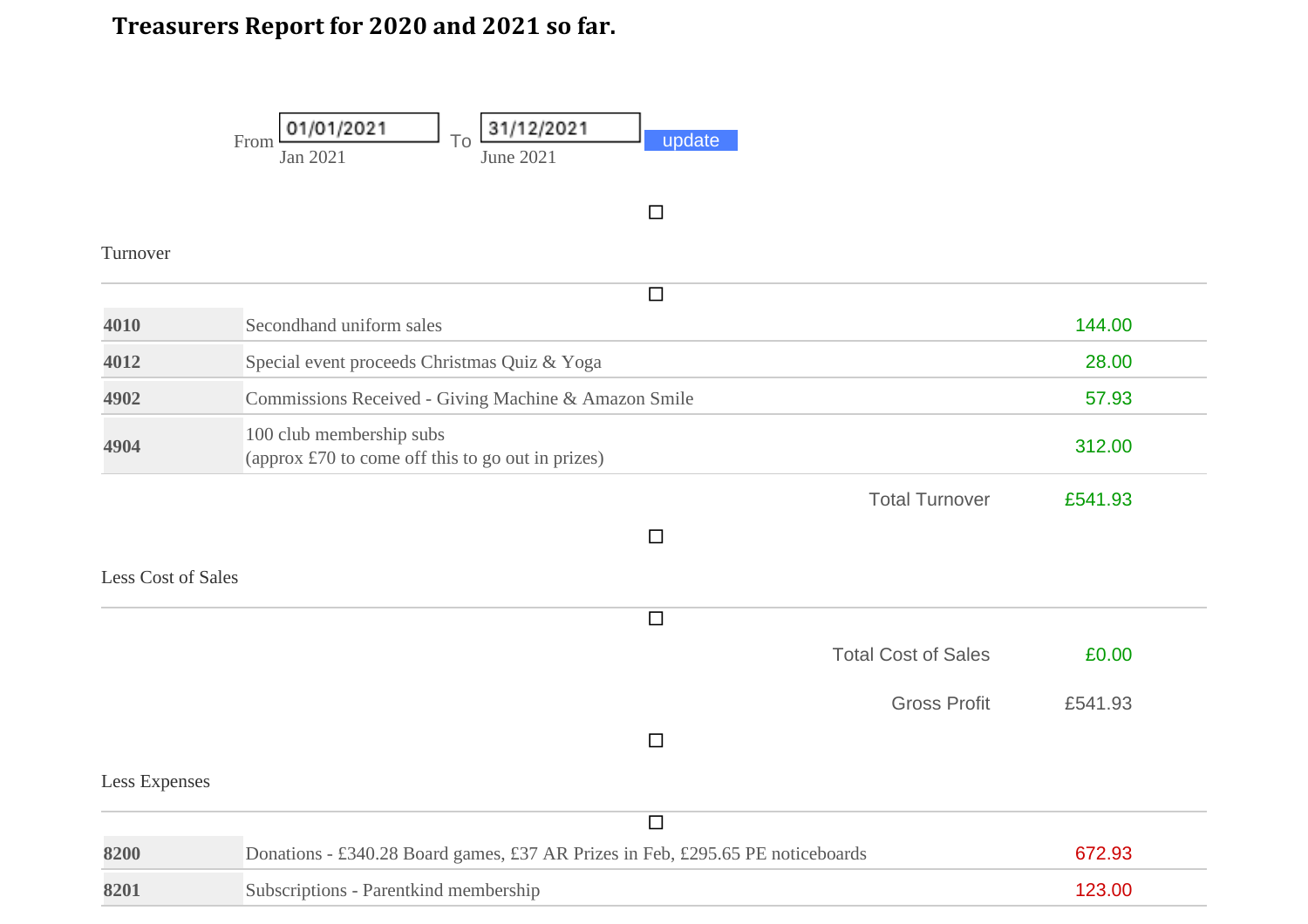| <b>Total Expenses</b> | £795.93 |
|-----------------------|---------|
|                       |         |

Profit Before Tax £-254.00

## At present we have £2245 in the account but still have the year 9 AR prizes to be accounted for which is about £450.

01/01/2020 31/12/2020 **Date Range:** From To Jan 2020 Dec 2020  $\Box$ Turnover  $\overline{\square}$ **4010** Secondhand uniform sales 591.00 **4011** Refreshment stall sales 243.58

|                       | 270.JU   |
|-----------------------|----------|
|                       | 42.00    |
|                       | 16.50    |
|                       | 108.77   |
|                       | 0.11     |
|                       | 425.00   |
| <b>Total Turnover</b> | £1426.96 |
|                       |          |
|                       |          |

## Less Cost of Sales

| 5010 | Refreshment stall supplies - Bulk buy paper cups and milk |  |
|------|-----------------------------------------------------------|--|